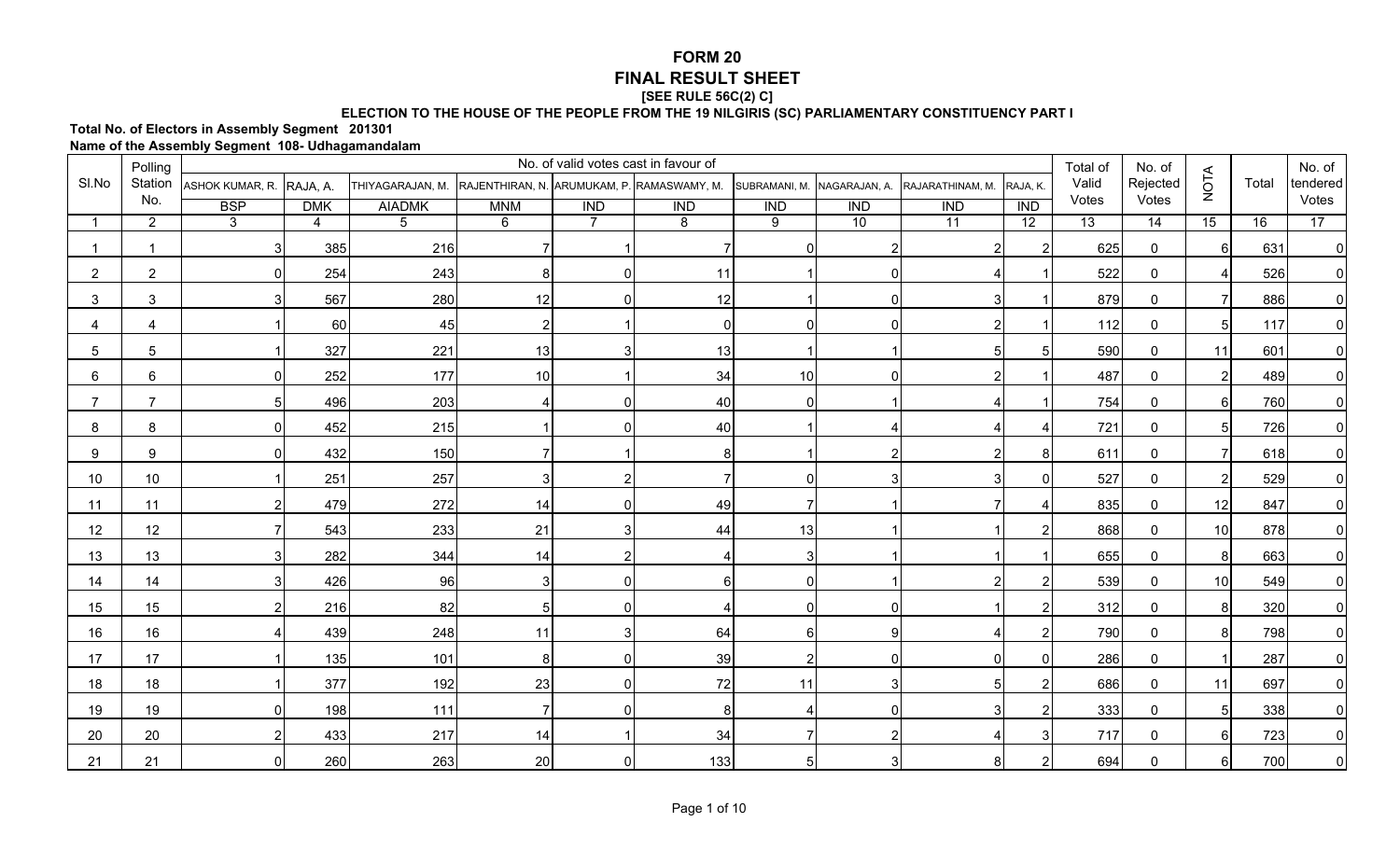|       | Polling |                          |            |                                                             |                |            | No. of valid votes cast in favour of |                             |            |                  |                          | Total of | No. of       |                |       | No. of         |
|-------|---------|--------------------------|------------|-------------------------------------------------------------|----------------|------------|--------------------------------------|-----------------------------|------------|------------------|--------------------------|----------|--------------|----------------|-------|----------------|
| SI.No | Station | ASHOK KUMAR, R. RAJA, A. |            | THIYAGARAJAN, M. RAJENTHIRAN, N. ARUMUKAM, P. RAMASWAMY, M. |                |            |                                      | SUBRAMANI, M. NAGARAJAN, A. |            | RAJARATHINAM, M. | RAJA, K.                 | Valid    | Rejected     | <b>NOTA</b>    | Total | tendered       |
|       | No.     | <b>BSP</b>               | <b>DMK</b> | <b>AIADMK</b>                                               | <b>MNM</b>     | <b>IND</b> | <b>IND</b>                           | <b>IND</b>                  | <b>IND</b> | <b>IND</b>       | IND                      | Votes    | Votes        |                |       | Votes          |
| 22    | 22      | $\overline{4}$           | 421        | 321                                                         | 20             |            | 44                                   | 5                           |            |                  |                          | 821      | $\mathbf 0$  | Δ              | 825   | $\overline{0}$ |
| 23    | 23      | $\overline{a}$           | 433        | 286                                                         | 29             |            | 28                                   | 2                           |            |                  | 5                        | 795      | $\mathbf 0$  | 6              | 801   | $\overline{0}$ |
| 24    | 24      | $6 \mid$                 | 458        | 271                                                         | 24             |            | 36                                   | 4                           |            | 8 <sup>1</sup>   |                          | 815      | $\mathbf 0$  | 7              | 822   | $\overline{0}$ |
| 25    | 25      | $\overline{0}$           | 212        | 166                                                         | 7              |            | 47                                   | 0                           |            | 9                |                          | 443      | $\mathbf 0$  | $\overline{7}$ | 450   | $\overline{0}$ |
| 26    | 26      | 3                        | 363        | 280                                                         | 16             |            | 105                                  | 8                           |            | 3                |                          | 785      | $\mathbf 0$  | 19             | 804   | $\overline{0}$ |
| 27    | 27      | $6 \overline{6}$         | 210        | 219                                                         | 13             |            | 33                                   | 3                           |            | 3 <sup>1</sup>   |                          | 493      | $\mathbf 0$  | 14             | 507   | $\overline{0}$ |
| 28    | 28      | 5                        | 474        | 313                                                         | 35             |            | 24                                   | 5                           |            |                  |                          | 867      | $\mathbf 0$  | 8              | 875   | $\overline{0}$ |
| 29    | 29      | $\overline{4}$           | 414        | 296                                                         | 38             |            | 51                                   | 4                           |            |                  | 3                        | 818      | $\mathbf 0$  | 13             | 831   | $\mathbf 0$    |
| 30    | 30      |                          | 446        | 140                                                         | 13             |            | 48                                   | $\mathsf{2}$                |            | 3                |                          | 655      | $\mathbf 0$  | 8              | 663   | $\overline{0}$ |
| 31    | 31      | 5 <sub>l</sub>           | 407        | 195                                                         | 16             |            | 56                                   | 3                           |            |                  | 2                        | 686      | $\mathbf 0$  | 9              | 695   | $\overline{0}$ |
| 32    | 32      | $\mathbf 0$              | 330        | 202                                                         | 11             |            | 42                                   | $\overline{2}$              |            | $\overline{4}$   | $\Omega$                 | 592      | $\mathbf 0$  | 19             | 611   | $\overline{0}$ |
| 33    | 33      | $\overline{5}$           | 245        | 65                                                          | $\overline{7}$ |            | 4                                    |                             |            | $\overline{2}$   |                          | 337      | $\mathbf 0$  | 8              | 345   | $\overline{0}$ |
| 34    | 34      | 3                        | 432        | 261                                                         | 11             |            | 50                                   | 5                           |            | 3                |                          | 769      | $\mathbf 0$  | 17             | 786   | $\overline{0}$ |
| 35    | 35      | $\overline{2}$           | 443        | 253                                                         | 28             |            | 74                                   | 3                           |            | 51               | 3                        | 812      | $\mathbf 0$  | 8              | 820   | $\overline{0}$ |
| 36    | 36      | $\overline{0}$           | 540        | 95                                                          | 35             |            | 61                                   | 61                          |            | 3 <sub>l</sub>   | 3                        | 748      | $\mathbf 0$  | 7              | 755   | $\Omega$       |
| 37    | 37      | 1                        | 256        | 77                                                          | 5              |            | 39                                   | 4                           |            | 5 <sub>l</sub>   |                          | 393      | $\mathbf 0$  |                | 397   | $\overline{0}$ |
| 38    | 38      | $\boldsymbol{9}$         | 516        | 117                                                         | 10             |            | 94                                   | $\overline{2}$              |            | 10               | 6                        | 767      | $\mathbf 0$  | $\overline{7}$ | 774   | $\overline{0}$ |
| 39    | 39      | $\mathbf 0$              | 337        | 305                                                         | 25             |            | 53                                   | 5                           |            | $\overline{4}$   | 2                        | 734      | $\mathbf 0$  | 8              | 742   | $\overline{0}$ |
| 40    | 40      |                          | 29         | 80                                                          | 3              |            | 0                                    | 0                           |            | $\overline{0}$   |                          | 113      | $\mathbf 0$  |                | 114   | $\overline{0}$ |
| 41    | 41      | $6 \mid$                 | 291        | 264                                                         | 8              |            | 3                                    | 6                           |            | 8 <sup>1</sup>   | 3                        | 589      | $\mathbf 0$  | 11             | 600   | $\overline{0}$ |
| 42    | 42      | 9                        | 321        | 148                                                         | 17             |            | 15                                   | 2                           |            | 3                | 3                        | 520      | $\mathbf 0$  | 14             | 534   | 0              |
| 43    | 43      | $\Omega$                 | 293        | 138                                                         | $\mathcal{D}$  |            |                                      | 61                          |            |                  | $\boldsymbol{\varDelta}$ | 447      | $\mathbf{0}$ | 5 <sub>l</sub> | 452   | $\Omega$       |
| 44    | 44      | 6                        | 499        | 243                                                         | 11             |            | 13                                   | 3                           | 0          |                  | $\overline{2}$           | 779      | $\mathbf 0$  | 12             | 791   | $\overline{0}$ |
| 45    | 45      | $\mathbf{1}$             | 358        | 248                                                         | 15             | 2          | 14                                   | $\overline{3}$              |            | 3                | 3                        | 648      | $\mathbf 0$  | 12             | 660   | $\overline{0}$ |
| 46    | 46      | $\vert$ 1                | 207        | 206                                                         | 9              | O          | 10                                   | $\overline{0}$              | $\Omega$   | $\overline{0}$   | $\mathbf 1$              | 434      | $\mathbf 0$  | $\mathbf{2}$   | 436   | 0              |
| 47    | 47      | $\overline{2}$           | 390        | 324                                                         | 22             | 2          | 43                                   | 8 <sup>1</sup>              | 0          | $\overline{7}$   | $\mathbf{3}$             | 801      | $\mathbf 0$  | 12             | 813   | $\overline{0}$ |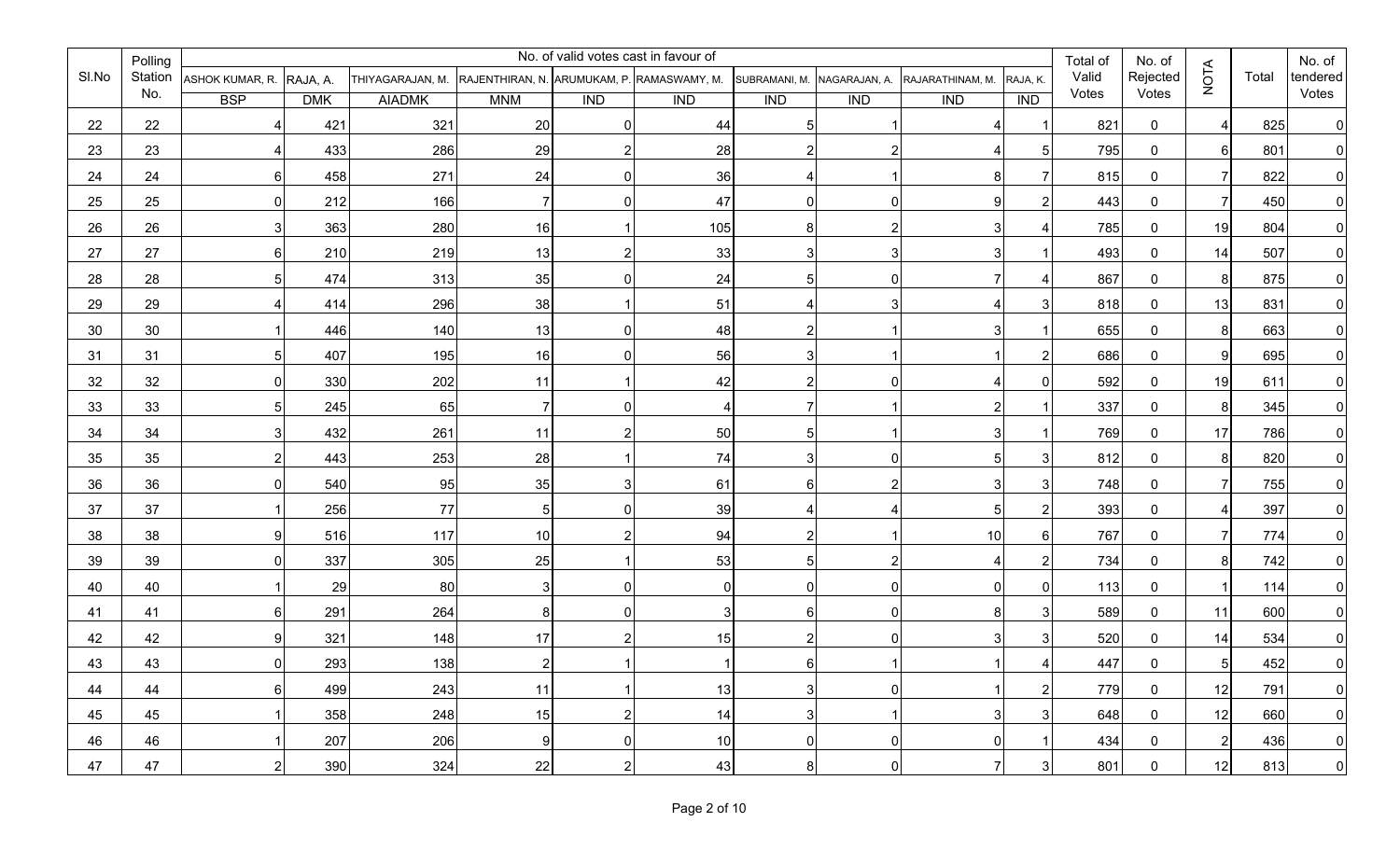|       | Polling |                          |            |                                                             |                 |            | No. of valid votes cast in favour of |                             |                |                  |                | Total of | No. of       |                 |       | No. of         |
|-------|---------|--------------------------|------------|-------------------------------------------------------------|-----------------|------------|--------------------------------------|-----------------------------|----------------|------------------|----------------|----------|--------------|-----------------|-------|----------------|
| SI.No | Station | ASHOK KUMAR, R. RAJA, A. |            | THIYAGARAJAN, M. RAJENTHIRAN, N. ARUMUKAM, P. RAMASWAMY, M. |                 |            |                                      | SUBRAMANI, M. NAGARAJAN, A. |                | RAJARATHINAM, M. | RAJA, K.       | Valid    | Rejected     | <b>NOTA</b>     | Total | tendered       |
|       | No.     | <b>BSP</b>               | <b>DMK</b> | <b>AIADMK</b>                                               | <b>MNM</b>      | <b>IND</b> | <b>IND</b>                           | <b>IND</b>                  | <b>IND</b>     | $\overline{IND}$ | IND            | Votes    | Votes        |                 |       | Votes          |
| 48    | 48      | $\overline{4}$           | 212        | 252                                                         | 9               |            | 30                                   | 3 <sup>l</sup>              |                |                  | $\mathbf{0}$   | 515      | $\mathbf 0$  | $\Omega$        | 515   | $\Omega$       |
| 49    | 49      | 3 <sup>l</sup>           | 375        | 233                                                         | 11              |            | 47                                   | 3                           |                |                  |                | 676      | $\mathbf 0$  | 4               | 680   | $\Omega$       |
| 50    | 50      | 2                        | 244        | 151                                                         |                 |            | 37                                   |                             |                |                  | 3              | 448      | $\mathbf 0$  | 8 <sup>1</sup>  | 456   | $\mathbf{0}$   |
| 51    | 51      | 3 <sup>1</sup>           | 517        | 219                                                         | 17              |            | 3                                    | 2                           |                |                  | 5              | 775      | $\mathbf 0$  | 10              | 785   | $\Omega$       |
| 52    | 52      | $\vert$ 1                | 371        | 304                                                         | 12              |            | 50                                   | 5                           |                |                  |                | 754      | $\mathbf 0$  | 11              | 765   | $\Omega$       |
| 53    | 53      |                          | 348        | 224                                                         | 25              |            | 13                                   | 2                           |                |                  |                | 623      | $\mathbf 0$  | 21              | 644   | 0              |
| 54    | 54      | 71                       | 336        | 235                                                         | 19              |            | 9                                    | 3                           |                |                  | 2              | 617      | $\mathbf 0$  | 13              | 630   | 0              |
| 55    | 55      | 0                        | 333        | 204                                                         | $\overline{7}$  |            | 24                                   | 0                           | $\mathcal{P}$  |                  | 5              | 582      | $\mathbf 0$  | $\overline{3}$  | 585   | 0              |
| 56    | 56      | 2                        | 403        | 220                                                         | 17              |            | 8                                    | 8                           |                |                  | 3              | 674      | $\mathbf 0$  | 11              | 685   | 0              |
| 57    | 57      | 5                        | 555        | 244                                                         | 22              |            | 82                                   | 16                          |                |                  | 6              | 941      | $\mathbf 0$  | 7               | 948   | 0              |
| 58    | 58      | 9                        | 418        | 162                                                         | $\overline{7}$  |            | 21                                   |                             |                |                  | 5              | 631      | $\mathbf 0$  | 10              | 641   | $\overline{0}$ |
| 59    | 59      | $\overline{4}$           | 360        | 57                                                          | $6\phantom{.}6$ |            | 7                                    |                             |                |                  | 3              | 440      | $\mathbf 0$  | 11              | 451   | $\overline{0}$ |
| 60    | 60      | $\overline{4}$           | 472        | 234                                                         | 5               |            | 68                                   |                             |                |                  | 3              | 790      | $\mathbf 0$  | 8               | 798   | $\overline{0}$ |
| 61    | 61      | $\overline{4}$           | 485        | 274                                                         | 6               |            | 120                                  |                             |                |                  | 6              | 907      | $\mathbf 0$  | 10              | 917   | $\Omega$       |
| 62    | 62      | $\overline{7}$           | 492        | 156                                                         | 8               |            | 19                                   |                             |                | 14               | 6              | 715      | $\mathbf 0$  | 7               | 722   | $\Omega$       |
| 63    | 63      | $\vert$                  | 322        | 102                                                         |                 |            | 0                                    | 01                          | O              |                  | ∩              | 432      | $\mathbf 0$  | 9               | 441   | 0              |
| 64    | 64      | 1                        | 462        | 146                                                         | 15              |            | 25                                   | 12                          |                |                  | $\Omega$       | 665      | $\mathbf 0$  |                 | 669   |                |
| 65    | 65      | 0                        | 314        | 170                                                         | $6\phantom{.}6$ |            | 18                                   |                             |                |                  | 2              | 516      | $\mathbf 0$  | $\mathbf{3}$    | 519   | <sup>0</sup>   |
| 66    | 66      | 2                        | 459        | 185                                                         | 31              |            | 40                                   | 18                          |                |                  | 5              | 744      | $\mathbf 0$  | 13              | 757   | 0              |
| 67    | 67      | 0                        | 142        | 113                                                         | $\overline{7}$  |            | $\overline{2}$                       | 0                           | <sup>0</sup>   |                  |                | 265      | $\mathbf 0$  | 3               | 268   | $\Omega$       |
| 68    | 68      | $6 \mid$                 | 501        | 147                                                         | 32              |            | 116                                  | 61                          |                |                  |                | 815      | $\mathbf 0$  | 17              | 832   |                |
| 69    | 69      | $\overline{1}$           | 406        | 137                                                         | 17              |            | 30                                   |                             |                |                  | Δ              | 598      | $\mathbf{0}$ | 15 <sup>1</sup> | 613   |                |
| 70    | 70      | $3\vert$                 | 206        | 163                                                         | $\overline{7}$  | 2          | $\overline{1}$                       | 3 <sup>1</sup>              | $\overline{0}$ | 0                | $\mathbf{3}$   | 388      | 0            | 5 <sub>l</sub>  | 393   | $\overline{0}$ |
| 71    | 71      | 0                        | 226        | 217                                                         | $\mathbf{3}$    | 0          | 5                                    | 5 <sub>l</sub>              | $\overline{0}$ | 0                | $\overline{2}$ | 458      | 0            | 5 <sub>l</sub>  | 463   | $\overline{0}$ |
| 72    | 72      | $2\vert$                 | 246        | 221                                                         | 11              |            | $\overline{4}$                       | $\overline{1}$              | 3              | 2                | 3              | 494      | 0            | $\vert$         | 498   | $\overline{0}$ |
| 73    | 73      | 2                        | 239        | 228                                                         | 14              |            | 15                                   | $\overline{7}$              | $\overline{0}$ |                  |                | 507      | 0            | 3               | 510   | $\overline{0}$ |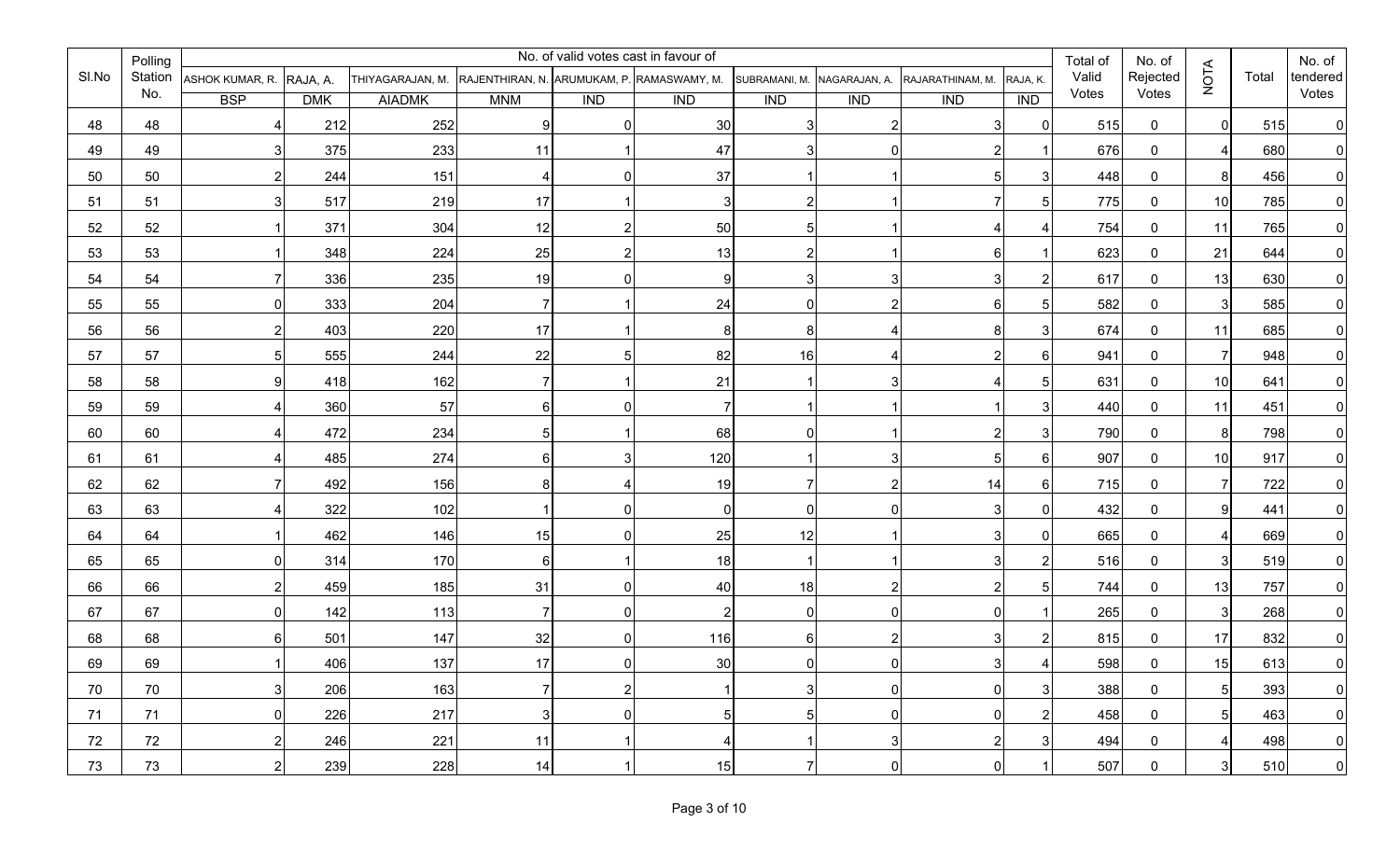|       | Polling |                          |            |                                                             |                 |             | No. of valid votes cast in favour of |                             |                |                  |                | Total of | No. of       |                |       | No. of         |
|-------|---------|--------------------------|------------|-------------------------------------------------------------|-----------------|-------------|--------------------------------------|-----------------------------|----------------|------------------|----------------|----------|--------------|----------------|-------|----------------|
| SI.No | Station | ASHOK KUMAR, R. RAJA, A. |            | THIYAGARAJAN, M. RAJENTHIRAN, N. ARUMUKAM, P. RAMASWAMY, M. |                 |             |                                      | SUBRAMANI, M. NAGARAJAN, A. |                | RAJARATHINAM, M. | RAJA, K.       | Valid    | Rejected     | <b>NOTA</b>    | Total | tendered       |
|       | No.     | <b>BSP</b>               | <b>DMK</b> | <b>AIADMK</b>                                               | <b>MNM</b>      | <b>IND</b>  | <b>IND</b>                           | <b>IND</b>                  | <b>IND</b>     | $\overline{IND}$ | IND            | Votes    | Votes        |                |       | Votes          |
| 74    | 74      | $\overline{4}$           | 283        | 83                                                          | 6               |             | 36                                   |                             |                |                  | $\overline{2}$ | 426      | $\mathbf 0$  | 5              | 431   | $\Omega$       |
| 75    | 75      | 3 <sup>l</sup>           | 320        | 63                                                          | 11              | U           | 13                                   | 0                           | 2              |                  |                | 419      | $\mathbf 0$  |                | 420   | $\Omega$       |
| 76    | 76      |                          | 321        | 133                                                         | 10              |             | 41                                   | 0                           | O              |                  |                | 509      | $\mathbf 0$  | -1             | 510   | $\mathbf{0}$   |
| 77    | 77      | 0                        | 108        | 30                                                          | 4               |             | 0                                    | n                           | U              |                  | $\Omega$       | 145      | $\mathbf 0$  | $6 \mid$       | 151   | $\Omega$       |
| 78    | 78      | $\overline{2}$           | 398        | 333                                                         | 23              |             | 9                                    |                             |                |                  | 2              | 774      | $\mathbf 0$  | 15             | 789   | $\Omega$       |
| 79    | 79      | 3                        | 254        | 242                                                         | $6\phantom{.}6$ |             | 54                                   | 2                           |                |                  | 2              | 570      | $\mathbf 0$  | 61             | 576   | 0              |
| 80    | 80      |                          | 235        | 234                                                         | 10              |             | 14                                   |                             |                |                  | $\mathbf{0}$   | 504      | $\mathbf 0$  | 9              | 513   |                |
| 81    | 81      |                          | 185        | 95                                                          | 13              |             | 13                                   | 0                           | $\Omega$       |                  | 2              | 313      | $\mathbf 0$  | 61             | 319   | 0              |
| 82    | 82      |                          | 520        | 167                                                         | $\sqrt{5}$      |             | 4                                    | 2                           |                |                  | 2              | 702      | $\mathbf 0$  | $\mathbf{3}$   | 705   | 0              |
| 83    | 83      |                          | 290        | 189                                                         | 18              |             | 33                                   | 01                          | U              |                  | $\Omega$       | 534      | $\mathbf 0$  | 16             | 550   | $\Omega$       |
| 84    | 84      | $\vert$ 1                | 382        | 120                                                         | 15              |             | 40                                   | 2                           |                |                  |                | 565      | $\mathbf 0$  | $\mathbf{3}$   | 568   | $\overline{0}$ |
| 85    | 85      | $\overline{1}$           | 404        | 142                                                         | 51              |             | 25                                   |                             | $\Omega$       |                  |                | 627      | $\mathbf 0$  | 13             | 640   | $\overline{0}$ |
| 86    | 86      | $\overline{4}$           | 236        | 105                                                         | 23              |             | $\boldsymbol{\Delta}$                | $\overline{2}$              |                |                  | 3              | 379      | $\mathbf 0$  | 5              | 384   | $\overline{0}$ |
| 87    | 87      |                          | 616        | 171                                                         | 26              |             | 67                                   | $\overline{2}$              |                |                  | $\Omega$       | 887      | $\mathbf 0$  | 16             | 903   | $\Omega$       |
| 88    | 88      | 2                        | 273        | 73                                                          | 16              |             | -7                                   | 0                           | $\Omega$       |                  | 2              | 376      | $\mathbf 0$  | 9              | 385   | $\Omega$       |
| 89    | 89      | 0                        | 324        | 91                                                          | 15              |             | 24                                   | 01                          | $\Omega$       |                  |                | 456      | $\mathbf 0$  | 13             | 469   | 0              |
| 90    | 90      | 0                        | 273        | 149                                                         | 18              |             | 6                                    | 7                           |                |                  |                | 458      | $\mathbf 0$  | 9              | 467   |                |
| 91    | 91      | 3                        | 461        | 336                                                         | 35              |             | 12                                   | 2                           |                |                  | 2              | 854      | $\mathbf 0$  | 23             | 877   | O              |
| 92    | 92      | 3 <sup>l</sup>           | 301        | 70                                                          | 29              |             | 15                                   | 3                           |                |                  |                | 428      | $\mathbf 0$  | 11             | 439   |                |
| 93    | 93      | $\overline{1}$           | 268        | 103                                                         | 54              |             | 18                                   | 3                           | ∩              |                  |                | 450      | $\mathbf 0$  | 7              | 457   |                |
| 94    | 94      | $\overline{0}$           | 543        | 179                                                         | 55              |             | 33                                   |                             | $\Omega$       |                  |                | 813      | $\mathbf 0$  | 25             | 838   |                |
| 95    | 95      | $\vert$ 1                | 476        | 163                                                         | 81              |             | 24                                   |                             |                |                  | $\mathcal{P}$  | 747      | $\mathbf{0}$ | 29             | 776   |                |
| 96    | 96      | 3 <sup>1</sup>           | 381        | 105                                                         | 20              |             | 25                                   |                             | $\overline{0}$ | $\mathbf{3}$     | $\overline{2}$ | 541      | 0            | 8 <sup>1</sup> | 549   | $\overline{0}$ |
| 97    | 97      | 2                        | 247        | 107                                                         | 28              | $\mathbf 0$ | 5                                    | 0                           | $\overline{0}$ | 0                | 0              | 389      | 0            | 4              | 393   | 0              |
| 98    | 98      | $\vert$ 1                | 335        | 73                                                          | 22              | $\Omega$    | 8                                    | 41                          | $\overline{0}$ | 2                | 0              | 445      | $\mathbf 0$  | 13             | 458   | 0              |
| 99    | 99      | 3                        | 437        | 116                                                         | 44              |             | 20                                   | 1                           | $\overline{0}$ | 2                | $\overline{2}$ | 626      | $\mathbf 0$  | 14             | 640   | $\overline{0}$ |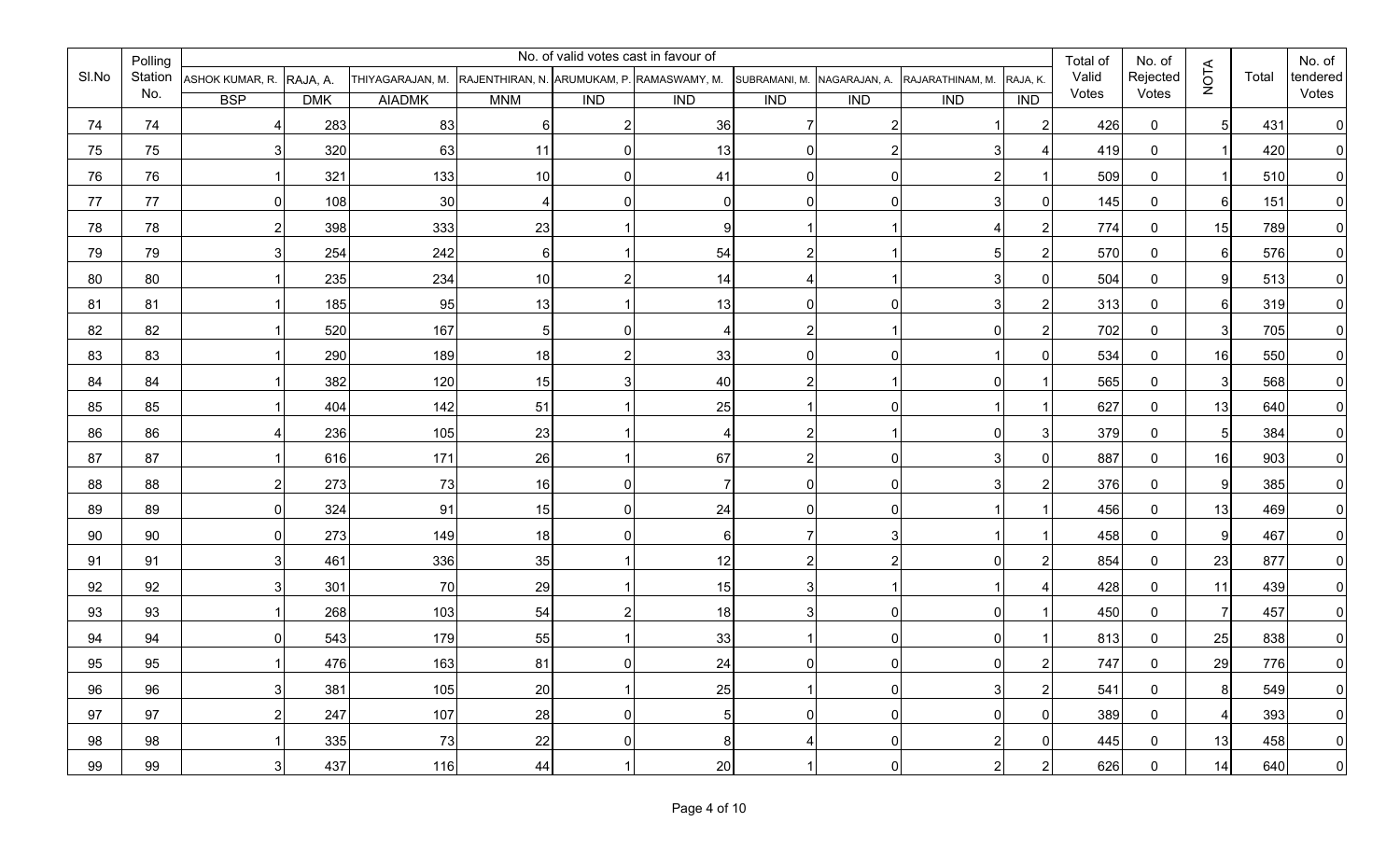|       | Polling |                 |            |                  |            |                | No. of valid votes cast in favour of       |                  |                |                  |              | Total of | No. of      |                |       | No. of         |
|-------|---------|-----------------|------------|------------------|------------|----------------|--------------------------------------------|------------------|----------------|------------------|--------------|----------|-------------|----------------|-------|----------------|
| SI.No | Station | ASHOK KUMAR, R. | RAJA, A.   | THIYAGARAJAN, M. |            |                | RAJENTHIRAN, N. ARUMUKAM, P. RAMASWAMY, M. | SUBRAMANI, M.    | NAGARAJAN, A.  | RAJARATHINAM, M. | RAJA, K.     | Valid    | Rejected    | <b>NOTA</b>    | Total | tendered       |
|       | No.     | <b>BSP</b>      | <b>DMK</b> | <b>AIADMK</b>    | <b>MNM</b> | <b>IND</b>     | $\overline{IND}$                           | $\overline{IND}$ | <b>IND</b>     | <b>IND</b>       | <b>IND</b>   | Votes    | Votes       |                |       | Votes          |
| 100   | 100     |                 | 493        | 130              | 50         | $\Omega$       | 23                                         |                  |                | $\overline{0}$   | 3            | 705      | $\mathbf 0$ | 12             | 717   | $\overline{0}$ |
| 101   | 101     | 01              | 313        | 53               | 22         | $\Omega$       | 8                                          | U                |                | $\Omega$         | $\mathbf{0}$ | 396      | $\mathbf 0$ | $6 \mid$       | 402   | $\overline{0}$ |
| 102   | 102     | 2               | 358        | 70               | 24         | $\Omega$       | 6                                          |                  |                | 01               |              | 461      | $\mathbf 0$ | 9              | 470   | $\overline{0}$ |
| 103   | 103     | 2               | 348        | 80               | 28         | $\Omega$       | 15                                         |                  |                |                  | $\Omega$     | 478      | $\mathbf 0$ | 10             | 488   | $\overline{0}$ |
| 104   | 104     | 2               | 184        | 53               | 22         |                | 8                                          |                  |                |                  | $\Omega$     | 274      | $\mathbf 0$ | 5 <sub>l</sub> | 279   | $\overline{0}$ |
| 105   | 105     | 3               | 335        | 86               | 16         |                | 15                                         |                  |                | 0                | $\bf{0}$     | 457      | $\mathbf 0$ | 11             | 468   | $\mathbf{0}$   |
| 106   | 106     | 0I              | 468        | 123              | 29         |                | 25                                         |                  |                |                  | 3            | 659      | $\mathbf 0$ | 14             | 673   | $\overline{0}$ |
| 107   | 107     | $\overline{2}$  | 593        | 163              | 31         |                | 34                                         |                  |                | $\overline{0}$   | 3            | 829      | $\mathbf 0$ | 13             | 842   | $\mathbf{0}$   |
| 108   | 108     | 2               | 471        | 63               | 21         | $\Omega$       | 22                                         | U                | $\overline{0}$ |                  |              | 581      | $\mathbf 0$ | 14             | 595   | $\overline{0}$ |
| 109   | 109     |                 | 528        | 95               | 32         | $\Omega$       | 16                                         |                  | $\Omega$       |                  | 2            | 679      | 0           | 15             | 694   | $\Omega$       |
| 110   | 110     | 4               | 170        | 68               | 16         | $\Omega$       | 13                                         |                  | $\Omega$       | $\overline{0}$   | 0            | 272      | $\mathbf 0$ | $\overline{7}$ | 279   | $\overline{0}$ |
| 111   | 111     | 2               | 650        | 238              | 40         | $\overline{0}$ | 31                                         | ŋ                |                | $\Omega$         | 2            | 964      | $\mathbf 0$ | 21             | 985   | $\overline{0}$ |
| 112   | 112     | 0I              | 427        | 58               | 19         | $\Omega$       | 12                                         | ∩                |                |                  |              | 519      | $\mathbf 0$ | 7              | 526   | $\overline{0}$ |
| 113   | 113     |                 | 612        | 117              | 23         | $\overline{0}$ | 17                                         |                  |                | 0                |              | 772      | $\mathbf 0$ | 16             | 788   | $\Omega$       |
| 114   | 114     | 0I              | 313        | 71               | 19         | $\Omega$       | 8                                          |                  |                | 01               | 2            | 418      | $\mathbf 0$ | 8              | 426   | $\Omega$       |
| 115   | 115     |                 | 364        | 97               | 31         | $\Omega$       | 18                                         |                  | $\overline{0}$ | $\overline{0}$   |              | 517      | $\mathbf 0$ | 8              | 525   | $\overline{0}$ |
| 116   | 116     | 2               | 368        | 81               | 31         | 2              | 18                                         |                  |                | $\Omega$         | $\Omega$     | 503      | $\mathbf 0$ | 13             | 516   | $\mathbf{0}$   |
| 117   | 117     | 01              | 324        | 93               | 46         | $\Omega$       | 5                                          |                  |                | 3                | $\Omega$     | 474      | $\mathbf 0$ | 16             | 490   | $\overline{0}$ |
| 118   | 118     | 3               | 443        | 153              | 79         | $\Omega$       | 16                                         |                  |                |                  |              | 702      | $\mathbf 0$ | 28             | 730   | $\mathbf{0}$   |
| 119   | 119     | 0I              | 311        | 140              | 29         | <sup>0</sup>   | 5                                          |                  |                | $\Omega$         | $\Omega$     | 487      | $\mathbf 0$ | 10             | 497   | $\overline{0}$ |
| 120   | 120     |                 | 268        | 82               | 21         | ∩              | 8                                          |                  |                |                  |              | 385      | $\mathbf 0$ | 11             | 396   | 0              |
| 121   | 121     |                 | 256        | 180              | 52         |                | 32                                         |                  |                | ΩI               | $\Omega$     | 525      | $\Omega$    | 14             | 539   | $\Omega$       |
| 122   | 122     |                 | 267        | 153              | 31         | $\overline{0}$ | 23                                         | $\overline{0}$   |                | $\overline{0}$   | $\mathbf{1}$ | 477      | 0           | 13             | 490   | 0              |
| 123   | 123     | 5 <sub>l</sub>  | 286        | 225              | 25         | $\overline{0}$ | 21                                         | $\overline{0}$   | $\overline{0}$ | $\mathbf{2}$     | 0            | 564      | 0           | 15             | 579   | 0              |
| 124   | 124     | $\overline{0}$  | 351        | 80               | 26         | $\overline{0}$ | 13                                         |                  | $\overline{0}$ | -1               | $\mathbf{1}$ | 473      | $\mathbf 0$ | 13             | 486   | 0              |
| 125   | 125     | $\overline{2}$  | 342        | 47               | 19         | $\overline{0}$ | 30                                         | $\overline{0}$   | $\overline{0}$ |                  | 0            | 441      | $\mathbf 0$ | 12             | 453   | $\overline{0}$ |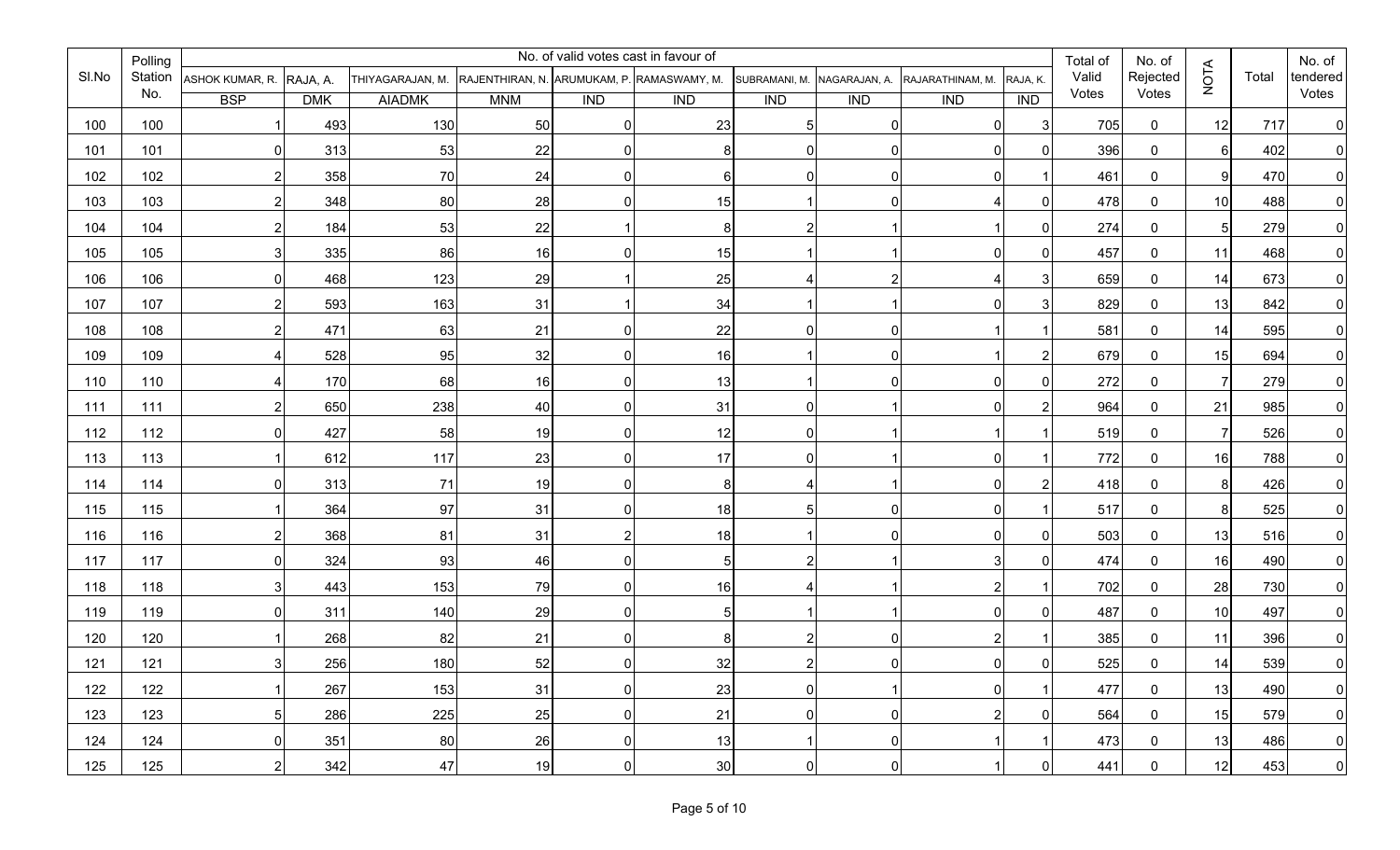|       | Polling |                 |            |                  |                                            |                | No. of valid votes cast in favour of |                  |                |                  |                | Total of | No. of      |                |       | No. of         |
|-------|---------|-----------------|------------|------------------|--------------------------------------------|----------------|--------------------------------------|------------------|----------------|------------------|----------------|----------|-------------|----------------|-------|----------------|
| SI.No | Station | ASHOK KUMAR, R. | RAJA, A.   | THIYAGARAJAN, M. | RAJENTHIRAN, N. ARUMUKAM, P. RAMASWAMY, M. |                |                                      | SUBRAMANI, M.    | NAGARAJAN, A.  | RAJARATHINAM, M. | RAJA, K.       | Valid    | Rejected    | <b>NOTA</b>    | Total | tendered       |
|       | No.     | <b>BSP</b>      | <b>DMK</b> | <b>AIADMK</b>    | <b>MNM</b>                                 | <b>IND</b>     | $\overline{IND}$                     | $\overline{IND}$ | <b>IND</b>     | <b>IND</b>       | ID             | Votes    | Votes       |                |       | Votes          |
| 126   | 126     | 01              | 314        | 91               | 30                                         | $\mathcal{P}$  | 22                                   |                  |                | $\overline{0}$   | $\mathbf{0}$   | 460      | $\mathbf 0$ | 10             | 470   | $\overline{0}$ |
| 127   | 127     | 0I              | 398        | 119              | 47                                         | $\overline{0}$ | 6                                    | U                |                | $\overline{0}$   | 5              | 575      | $\mathbf 0$ | 18             | 593   | $\overline{0}$ |
| 128   | 128     | 2               | 203        | 169              | 18                                         | $\Omega$       | 19                                   |                  |                | $\overline{0}$   | $\Omega$       | 411      | $\mathbf 0$ | 8              | 419   | $\overline{0}$ |
| 129   | 129     | 0               | 273        | 103              | 26                                         |                | 8                                    |                  |                | 01               | $\Omega$       | 414      | $\mathbf 0$ | 10             | 424   | $\overline{0}$ |
| 130   | 130     | 31              | 526        | 220              | 17                                         | $\Omega$       | 26                                   |                  | 0              |                  | 2              | 803      | $\mathbf 0$ | 19             | 822   | $\overline{0}$ |
| 131   | 131     |                 | 180        | 143              | 22                                         |                | 58                                   |                  |                |                  | 3              | 413      | $\mathbf 0$ | 10             | 423   | $\mathbf 0$    |
| 132   | 132     | 2               | 597        | 121              | 17                                         | $\Omega$       | 16                                   | O                |                |                  | 2              | 759      | $\mathbf 0$ | 18             | 777   | $\overline{0}$ |
| 133   | 133     | 0I              | 368        | 67               | 9                                          | $\Omega$       | 17                                   |                  | $\Omega$       | $\overline{0}$   | 0              | 466      | $\mathbf 0$ | $\overline{2}$ | 468   | $\overline{0}$ |
| 134   | 134     | 2               | 465        | 77               | 8 <sup>1</sup>                             |                | 50                                   |                  | $\overline{0}$ |                  | 3              | 612      | $\mathbf 0$ | 10             | 622   | $\overline{0}$ |
| 135   | 135     |                 | 508        | 156              | 40                                         | $\Omega$       | 20                                   |                  | $\overline{0}$ |                  | $\Omega$       | 732      | $\mathbf 0$ | 23             | 755   | $\overline{0}$ |
| 136   | 136     |                 | 448        | 207              | 58                                         |                | 24                                   | 0                | $\overline{0}$ | $\overline{0}$   |                | 740      | $\mathbf 0$ | 18             | 758   | $\overline{0}$ |
| 137   | 137     | $\Omega$        | 403        | 157              | 62                                         | $\Omega$       | 33                                   |                  | $\Omega$       | $\Omega$         | 3              | 659      | $\mathbf 0$ | 24             | 683   | 0              |
| 138   | 138     |                 | 383        | 183              | 67                                         | $\Omega$       | 25                                   |                  |                |                  | 2              | 667      | $\mathbf 0$ | 15             | 682   | $\overline{0}$ |
| 139   | 139     | 3               | 378        | 240              | 61                                         |                | 8                                    |                  |                |                  | 3              | 698      | $\mathbf 0$ | 13             | 711   | $\Omega$       |
| 140   | 140     | 5               | 334        | 177              | 45                                         | $\Omega$       | 12                                   | N                |                |                  |                | 579      | $\mathbf 0$ | 11             | 590   | $\Omega$       |
| 141   | 141     |                 | 564        | 200              | 34                                         |                | 10                                   |                  | $\overline{0}$ |                  | 3              | 819      | $\mathbf 0$ | 14             | 833   | $\overline{0}$ |
| 142   | 142     | 3               | 461        | 220              | 43                                         |                | 29                                   |                  | $\overline{0}$ |                  | 3              | 769      | $\mathbf 0$ | 26             | 795   | $\Omega$       |
| 143   | 143     | 01              | 341        | 92               | 29                                         |                | 18                                   |                  | $\Omega$       |                  |                | 484      | $\mathbf 0$ | 9              | 493   | $\overline{0}$ |
| 144   | 144     | 01              | 345        | 102              | 23                                         |                | 17                                   |                  | $\Omega$       | 0 I              | $\Omega$       | 493      | $\mathbf 0$ | 11             | 504   | $\mathbf{0}$   |
| 145   | 145     |                 | 418        | 239              | 66                                         |                | 44                                   |                  |                |                  | 3              | 782      | $\mathbf 0$ | 25             | 807   | $\overline{0}$ |
| 146   | 146     |                 | 273        | 60               | 25                                         | ∩              | 3                                    |                  | 0              |                  | 2              | 367      | $\mathbf 0$ | 5              | 372   | 0              |
| 147   | 147     |                 | 372        | 93               | 21                                         |                | 31                                   |                  |                |                  | 1              | 523      | $\Omega$    | 14             | 537   | $\Omega$       |
| 148   | 148     | $\overline{0}$  | 352        | 64               | 18                                         | $\overline{0}$ | 17                                   |                  | $\overline{0}$ | -1               | $\mathbf{1}$   | 454      | 0           | 12             | 466   | $\overline{0}$ |
| 149   | 149     | 3               | 371        | 105              | 30                                         | $\overline{0}$ | 18                                   | $\overline{0}$   | $\overline{0}$ | $\overline{0}$   | 3              | 530      | 0           | 13             | 543   | 0              |
| 150   | 150     | 3               | 263        | 83               | 18                                         | $\overline{0}$ | 12                                   | $\overline{0}$   | $\overline{0}$ | $\overline{0}$   | $\overline{0}$ | 379      | 0           | $\overline{4}$ | 383   | 0              |
| 151   | 151     |                 | 330        | 161              | 20                                         |                | $\pmb{0}$                            | $\overline{0}$   | $\overline{0}$ |                  | 0              | 514      | $\mathbf 0$ | $6 \mid$       | 520   | $\overline{0}$ |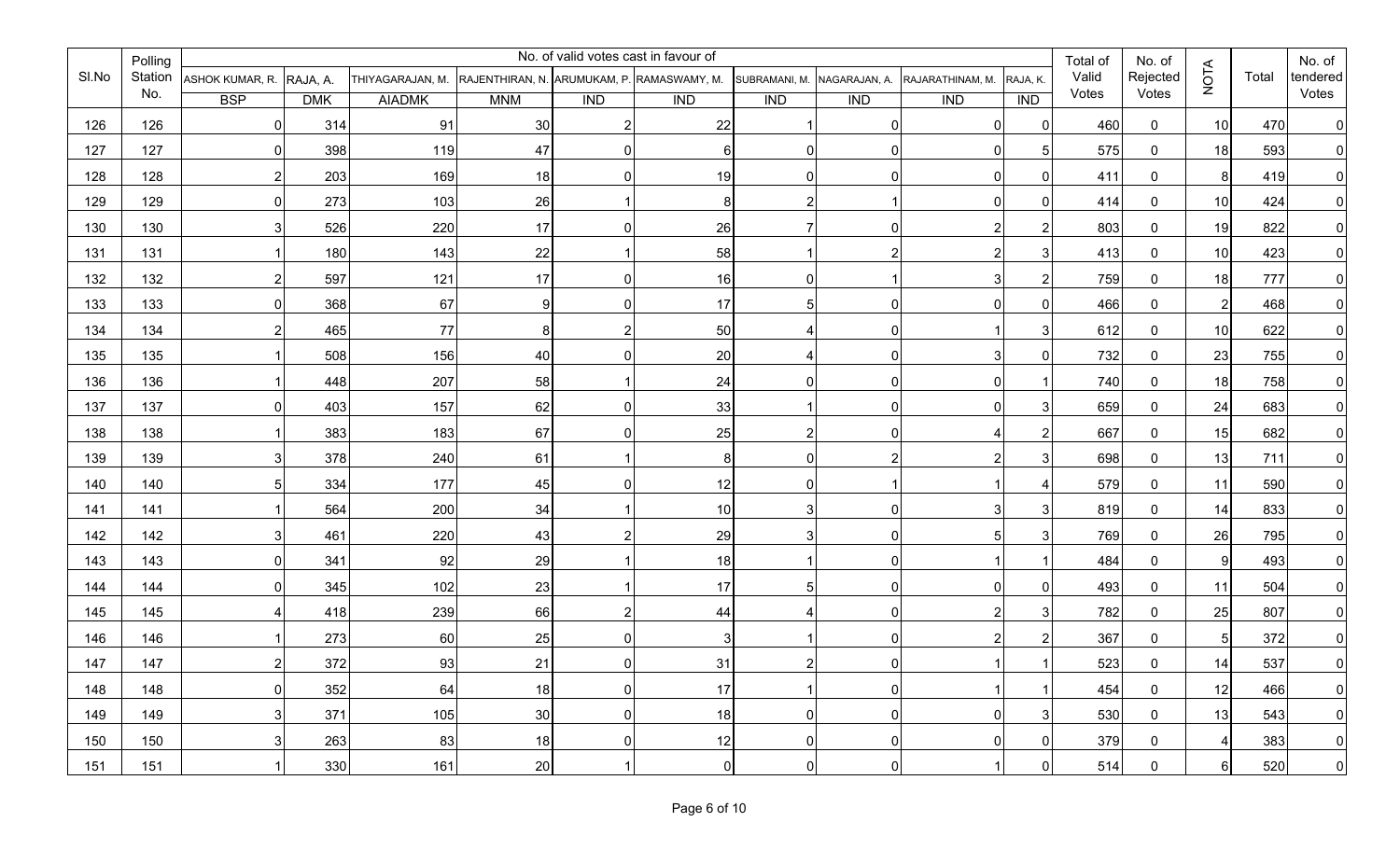|       | Polling |                 |            |                  |            |                  | No. of valid votes cast in favour of       |                |                |                  |                      | Total of | No. of      |                |       | No. of         |
|-------|---------|-----------------|------------|------------------|------------|------------------|--------------------------------------------|----------------|----------------|------------------|----------------------|----------|-------------|----------------|-------|----------------|
| SI.No | Station | ASHOK KUMAR, R. | RAJA, A.   | THIYAGARAJAN, M. |            |                  | RAJENTHIRAN, N. ARUMUKAM, P. RAMASWAMY, M. | SUBRAMANI, M.  | NAGARAJAN, A.  | RAJARATHINAM, M. | RAJA, K.             | Valid    | Rejected    | <b>NOTA</b>    | Total | tendered       |
|       | No.     | <b>BSP</b>      | <b>DMK</b> | <b>AIADMK</b>    | <b>MNM</b> | $\overline{IND}$ | $\overline{IND}$                           | <b>IND</b>     | <b>IND</b>     | <b>IND</b>       | <b>IND</b>           | Votes    | Votes       |                |       | Votes          |
| 152   | 152     | 2               | 292        | 199              | 11         | 21               | 27                                         |                |                |                  |                      | 536      | $\mathbf 0$ | 16             | 552   | $\overline{0}$ |
| 153   | 153     | 4               | 453        | 212              | 23         | $\Omega$         | 20                                         |                |                |                  |                      | 719      | $\mathbf 0$ | 25             | 744   | $\overline{0}$ |
| 154   | 154     |                 | 274        | 124              | 10         |                  | 3                                          |                |                |                  | 3                    | 419      | $\mathbf 0$ | 5 <sub>l</sub> | 424   | $\overline{0}$ |
| 155   | 155     | 2               | 363        | 140              | 15         | $\Omega$         | 9                                          |                |                |                  | 2                    | 536      | $\mathbf 0$ | 11             | 547   | $\overline{0}$ |
| 156   | 156     | 2               | 305        | 87               | 10         | $\Omega$         | 11                                         | U              |                |                  | 3                    | 420      | $\mathbf 0$ | 5 <sub>l</sub> | 425   | $\overline{0}$ |
| 157   | 157     |                 | 395        | 195              | 30         | $\Omega$         | 48                                         |                |                |                  | $\bf{0}$             | 678      | $\mathbf 0$ | 16             | 694   | $\overline{0}$ |
| 158   | 158     |                 | 116        | 42               | 17         | ∩                | 13                                         |                |                | 0 I              | 0                    | 193      | $\mathbf 0$ | $\mathbf{3}$   | 196   | $\overline{0}$ |
| 159   | 159     | 01              | 425        | 108              | 47         |                  | 33                                         |                |                | 2                | $\bf{0}$             | 624      | $\mathbf 0$ | 18             | 642   | $\overline{0}$ |
| 160   | 160     | 2               | 324        | 137              | 23         | $\Omega$         | 68                                         |                | $\overline{0}$ | $\overline{0}$   |                      | 556      | 0           | 14             | 570   | $\overline{0}$ |
| 161   | 161     |                 | 184        | 82               | 17         | $\Omega$         | 28                                         | ŋ              |                |                  | 2                    | 317      | 0           | 8              | 325   | $\overline{0}$ |
| 162   | 162     | 5 <sub>l</sub>  | 611        | 169              | 36         | 2                | 14                                         | $\Omega$       | $\Omega$       | 51               | 2                    | 844      | $\mathbf 0$ | 21             | 865   | $\overline{0}$ |
| 163   | 163     | 4               | 487        | 119              | 13         | $\Omega$         | 9                                          |                |                |                  | $\Omega$             | 636      | $\mathbf 0$ | 17             | 653   | $\overline{0}$ |
| 164   | 164     | $\overline{2}$  | 498        | 251              | 14         | $\Omega$         | 18                                         |                |                |                  | 3                    | 790      | $\mathbf 0$ | $6 \mid$       | 796   | $\overline{0}$ |
| 165   | 165     | 6               | 349        | 114              | 24         | $\Omega$         | 7                                          |                |                |                  |                      | 511      | $\mathbf 0$ | 12             | 523   | $\Omega$       |
| 166   | 166     | 3               | 297        | 91               | 9          | $\Omega$         | 9                                          |                |                |                  |                      | 414      | $\mathbf 0$ | 10             | 424   | $\Omega$       |
| 167   | 167     | 31              | 400        | 198              | 11         |                  | 16                                         |                |                | 01               |                      | 636      | $\mathbf 0$ | 12             | 648   | $\overline{0}$ |
| 168   | 168     | 2               | 205        | 149              | 16         | $\Omega$         | 21                                         |                |                |                  | $\Omega$             | 397      | $\mathbf 0$ | 5 <sub>l</sub> | 402   | $\mathbf{0}$   |
| 169   | 169     |                 | 121        | 242              | 18         |                  | 28                                         | 6              |                |                  |                      | 424      | $\mathbf 0$ | 5 <sub>l</sub> | 429   | $\overline{0}$ |
| 170   | 170     |                 | 369        | 147              | 25         |                  | 35                                         |                |                | 0I               | 5                    | 589      | $\mathbf 0$ |                | 596   | $\mathbf{0}$   |
| 171   | 171     |                 | 189        | 74               | 10         |                  | 47                                         |                |                | $\Omega$         | $\Omega$             | 322      | $\mathbf 0$ | 4              | 326   | $\overline{0}$ |
| 172   | 172     |                 | 428        | 104              | $9 \mid$   |                  | 4                                          |                |                |                  |                      | 552      | 0           | 10             | 562   | 0              |
| 173   | 173     | વ               | 341        | 230              | 19         |                  | 32                                         |                |                |                  | $\blacktriangleleft$ | 628      | $\Omega$    | 18             | 646   | $\Omega$       |
| 174   | 174     | $\overline{0}$  | 150        | 102              | 7          | $\overline{0}$   | $\overline{c}$                             | $\overline{0}$ | $\overline{0}$ | 0                | $\overline{0}$       | 261      | 0           | $2\vert$       | 263   | $\overline{0}$ |
| 175   | 175     | 3               | 340        | 275              | 28         |                  | 34                                         | 5 <sub>l</sub> | $\overline{0}$ | $\overline{0}$   | 3                    | 689      | 0           | 9              | 698   | 0              |
| 176   | 176     | 2               | 664        | 143              | 11         | $\overline{2}$   | 31                                         | $\overline{2}$ | $\overline{0}$ | -1               | $\overline{0}$       | 856      | 0           | 12             | 868   | 0              |
| 177   | 177     | $\overline{2}$  | 433        | 207              | 16         | $\overline{0}$   | 33                                         | $\overline{0}$ | $\overline{0}$ | 4                | 4                    | 699      | $\mathbf 0$ | 22             | 721   | $\overline{0}$ |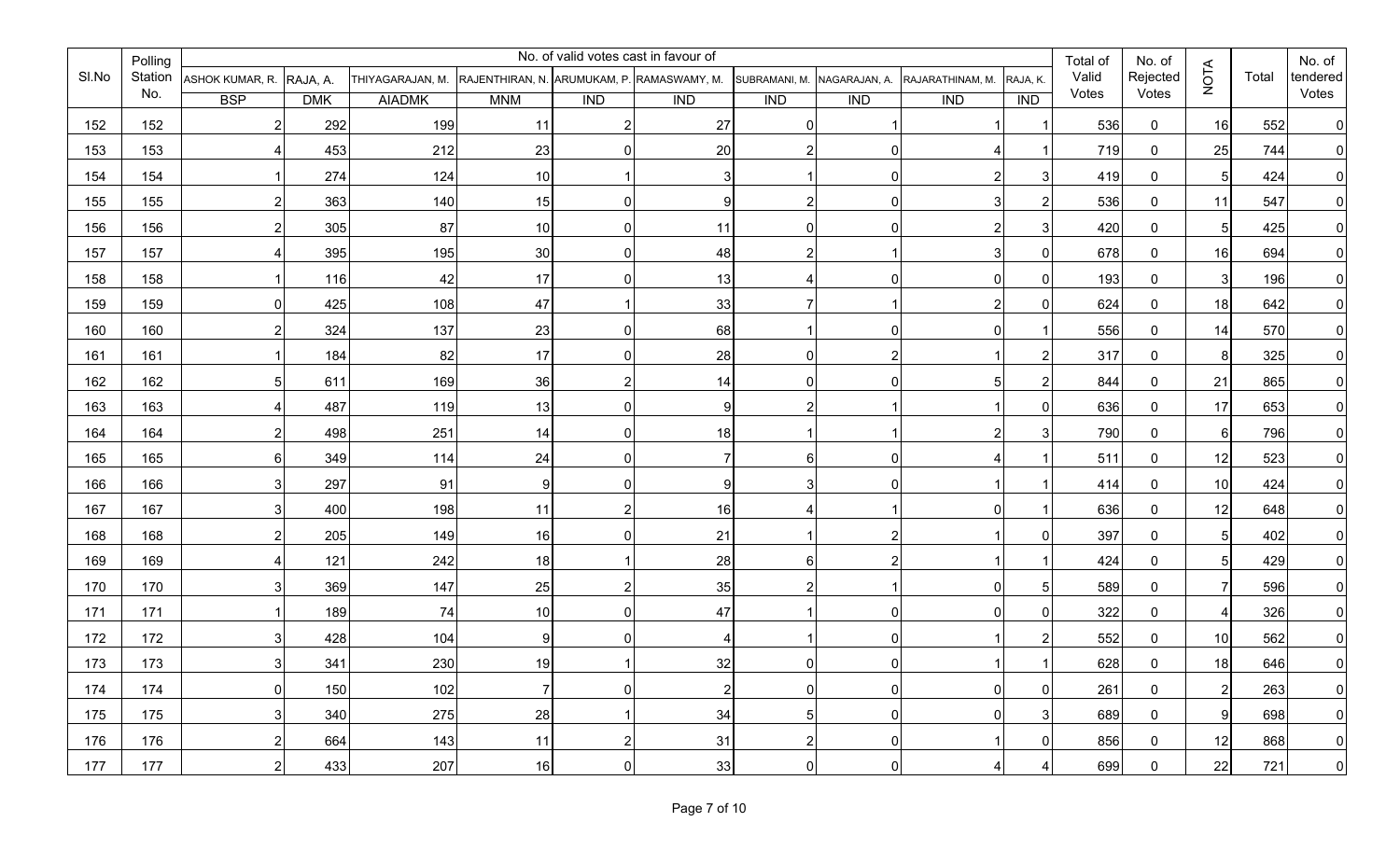|       | Polling |                 |            |                                                             |                  |                  | No. of valid votes cast in favour of |                |                |                  |                | Total of | No. of         |                 |       | No. of         |
|-------|---------|-----------------|------------|-------------------------------------------------------------|------------------|------------------|--------------------------------------|----------------|----------------|------------------|----------------|----------|----------------|-----------------|-------|----------------|
| SI.No | Station | ASHOK KUMAR, R. | RAJA, A.   | THIYAGARAJAN, M. RAJENTHIRAN, N. ARUMUKAM, P. RAMASWAMY, M. |                  |                  |                                      | SUBRAMANI, M.  | NAGARAJAN, A.  | RAJARATHINAM, M. | RAJA, K.       | Valid    | Rejected       | <b>NOTA</b>     | Total | tendered       |
|       | No.     | <b>BSP</b>      | <b>DMK</b> | <b>AIADMK</b>                                               | <b>MNM</b>       | $\overline{IND}$ | <b>IND</b>                           | <b>IND</b>     | <b>IND</b>     | <b>IND</b>       | IND            | Votes    | Votes          |                 |       | Votes          |
| 178   | 178     |                 | 597        | 97                                                          | 17               |                  | 10                                   | 0              |                |                  | $\overline{2}$ | 726      | $\mathbf 0$    | 5 <sup>1</sup>  | 731   | $\Omega$       |
| 179   | 179     |                 | 527        | 262                                                         | 11               |                  | 36                                   | 2              |                |                  | $\overline{2}$ | 850      | $\overline{0}$ | 10 <sup>1</sup> | 860   | $\Omega$       |
| 180   | 180     | 0               | 399        | 270                                                         | 37               |                  | 88                                   | 0              |                |                  | $\Omega$       | 803      | $\mathbf 0$    | 17              | 820   | $\Omega$       |
| 181   | 181     | 3               | 391        | 282                                                         | 43               |                  | 13                                   |                |                |                  |                | 741      | $\mathbf 0$    | 15              | 756   | $\Omega$       |
| 182   | 182     |                 | 244        | 341                                                         | 35               |                  | 100                                  |                |                |                  | 2              | 726      | $\mathbf 0$    | 13              | 739   | $\Omega$       |
| 183   | 183     | 6               | 340        | 260                                                         | 31               |                  | 27                                   | 5              |                |                  | 2              | 677      | $\mathbf 0$    | 15              | 692   | 0              |
| 184   | 184     | 3 <sub>l</sub>  | 244        | 221                                                         | 15               |                  | 17                                   | 0              |                |                  | $\mathbf{0}$   | 504      | $\mathbf 0$    | 8 <sup>1</sup>  | 512   |                |
| 185   | 185     | $\overline{2}$  | 331        | 153                                                         | 35               |                  | 34                                   | $\overline{2}$ |                |                  |                | 559      | $\mathbf 0$    | 7               | 566   | 0              |
| 186   | 186     | $\mathbf{2}$    | 360        | 147                                                         | 20               |                  | $\overline{4}$                       | 3              |                |                  |                | 540      | $\overline{0}$ | 11              | 551   | 0              |
| 187   | 187     |                 | 342        | 157                                                         | 19               |                  | 20                                   | 3              |                |                  |                | 550      | $\mathbf 0$    |                 | 557   | 0              |
| 188   | 188     | $\overline{3}$  | 270        | 127                                                         | $\boldsymbol{9}$ |                  | 9                                    | $\overline{0}$ | 2              |                  | $\mathbf{0}$   | 421      | $\mathbf 0$    | 4               | 425   | $\overline{0}$ |
| 189   | 189     | 5               | 456        | 226                                                         | 14               |                  | 97                                   | 11             |                |                  |                | 813      | $\mathbf 0$    | 7               | 820   | $\overline{0}$ |
| 190   | 190     |                 | 396        | 201                                                         | 14               |                  | 65                                   | 3              |                |                  | 2              | 686      | $\mathbf 0$    | 10              | 696   | $\overline{0}$ |
| 191   | 191     | $\Omega$        | 115        | 53                                                          | 0                |                  | 9                                    |                |                |                  |                | 182      | $\mathbf 0$    | 4               | 186   | $\Omega$       |
| 192   | 192     | 2 <sub>l</sub>  | 215        | 62                                                          | 3                |                  | 6                                    | 7              |                |                  |                | 300      | $\mathbf 0$    | 8               | 308   | $\Omega$       |
| 193   | 193     | 3               | 392        | 136                                                         | 11               |                  | 11                                   | 0              |                |                  | 5              | 563      | $\mathbf 0$    |                 | 567   | $\mathbf{0}$   |
| 194   | 194     | $\overline{2}$  | 426        | 184                                                         | $\overline{7}$   |                  | 26                                   | 3              |                |                  |                | 656      | $\mathbf 0$    | 3 <sup>1</sup>  | 659   |                |
| 195   | 195     | 3               | 335        | 91                                                          | 5                |                  | 12                                   | 0              |                |                  | 2              | 452      | $\mathbf 0$    | 5 <sub>l</sub>  | 457   | <sup>0</sup>   |
| 196   | 196     | 3 <sup>l</sup>  | 280        | 82                                                          | 1                |                  | 12                                   |                |                |                  | 3              | 387      | $\mathbf 0$    | 2               | 389   |                |
| 197   | 197     | 3               | 541        | 120                                                         | 21               |                  | 54                                   | $\mathsf{2}$   |                |                  |                | 744      | $\mathbf 0$    | 61              | 750   | $\Omega$       |
| 198   | 198     |                 | 190        | 103                                                         | 8                |                  |                                      | 8              |                |                  | 0              | 317      | $\mathbf 0$    | 3               | 320   |                |
| 199   | 199     | <sup>n</sup>    | 532        | 106                                                         | 5                |                  | 26                                   | 7              |                |                  |                | 684      | $\mathbf{0}$   | 51              | 689   |                |
| 200   | 200     | $2\vert$        | 435        | 147                                                         | 22               |                  | 12                                   | 3 <sup>1</sup> | $\overline{c}$ | 4                | $\overline{2}$ | 630      | 0              | 14              | 644   | $\overline{0}$ |
| 201   | 201     | $\overline{3}$  | 166        | 121                                                         | 11               |                  | $\overline{7}$                       | 3 <sup>1</sup> | 1              |                  | $\overline{2}$ | 316      | 0              | $\overline{7}$  | 323   | 0              |
| 202   | 202     | $2\vert$        | 412        | 174                                                         | 26               |                  | 50                                   | 11             |                | $\overline{2}$   | -1             | 680      | 0              | 10 <sup>1</sup> | 690   | 0              |
| 203   | 203     | 4               | 162        | 180                                                         | $\overline{7}$   |                  | 37                                   | 4              |                |                  | $\overline{2}$ | 398      | 0              | $\overline{7}$  | 405   | $\overline{0}$ |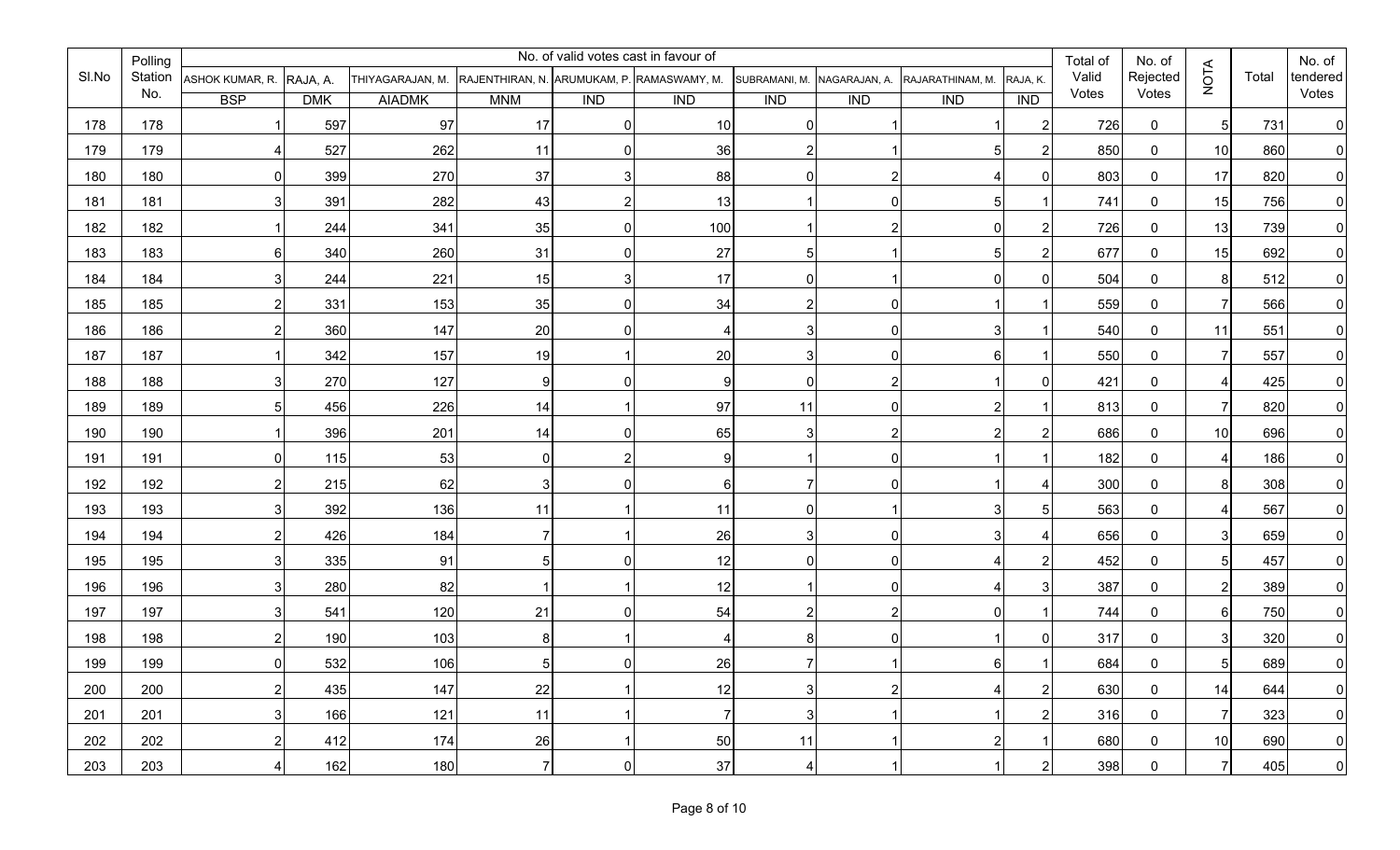|       | Polling |                                  |            |                                                             |                |                  | No. of valid votes cast in favour of |                  |                  |                  |                | Total of | No. of       |                |       | No. of         |
|-------|---------|----------------------------------|------------|-------------------------------------------------------------|----------------|------------------|--------------------------------------|------------------|------------------|------------------|----------------|----------|--------------|----------------|-------|----------------|
| SI.No |         | Station ASHOK KUMAR, R. RAJA, A. |            | THIYAGARAJAN, M. RAJENTHIRAN, N. ARUMUKAM, P. RAMASWAMY, M. |                |                  |                                      | SUBRAMANI, M.    | NAGARAJAN, A.    | RAJARATHINAM, M. | RAJA, K.       | Valid    | Rejected     | <b>NOTA</b>    | Total | tendered       |
|       | No.     | <b>BSP</b>                       | <b>DMK</b> | <b>AIADMK</b>                                               | <b>MNM</b>     | $\overline{IND}$ | $\overline{IND}$                     | $\overline{IND}$ | $\overline{IND}$ | $\overline{IND}$ | <b>IND</b>     | Votes    | Votes        |                |       | Votes          |
| 204   | 204     |                                  | 146        | 122                                                         | 19             | $\Omega$         | 8                                    |                  |                  |                  | 2              | 308      | $\mathbf{0}$ | 6              | 314   | $\overline{0}$ |
| 205   | 205     | 2                                | 454        | 156                                                         | 13             | $\Omega$         | 37                                   |                  |                  |                  |                | 670      | $\mathbf 0$  | 12             | 682   | 0              |
| 206   | 206     |                                  | 288        | 111                                                         | 20             |                  | 40                                   |                  |                  |                  |                | 473      | $\mathbf 0$  | 10             | 483   | $\overline{0}$ |
| 207   | 207     | 0I                               | 134        | 62                                                          | 11             |                  | 4                                    |                  | $\Omega$         | 0I               | 0              | 217      | $\mathbf 0$  | $6 \mid$       | 223   | $\overline{0}$ |
| 208   | 208     | 2                                | 256        | 62                                                          | 12             |                  | $\mathbf 0$                          |                  |                  |                  |                | 341      | $\mathbf 0$  | 5 <sub>l</sub> | 346   | $\overline{0}$ |
| 209   | 209     |                                  | 441        | 199                                                         | 36             |                  | 13                                   |                  | $\Omega$         |                  |                | 701      | $\mathbf 0$  | 8              | 709   | $\mathbf{0}$   |
| 210   | 210     | 61                               | 435        | 237                                                         | 21             |                  | 36                                   |                  | $\overline{2}$   |                  | 2              | 745      | $\mathbf 0$  | 9              | 754   | $\overline{0}$ |
| 211   | 211     |                                  | 278        | 126                                                         | 23             |                  | 31                                   | 24               |                  |                  | 3              | 489      | $\mathbf 0$  | 61             | 495   | $\mathbf 0$    |
| 212   | 212     |                                  | 235        | 91                                                          | 35             | $\Omega$         | $\boldsymbol{9}$                     | 11               | $\overline{0}$   |                  | $\bf{0}$       | 383      | $\mathbf 0$  | 61             | 389   | $\overline{0}$ |
| 213   | 213     | 0I                               | 452        | 211                                                         | 30             | $\overline{0}$   | 88                                   | 3                |                  | $\overline{0}$   | 3              | 788      | $\mathbf 0$  | 4              | 792   | $\overline{0}$ |
| 214   | 214     | $\overline{4}$                   | 430        | 217                                                         | 17             | $\overline{0}$   | 47                                   |                  |                  |                  |                | 720      | $\mathbf 0$  | 16             | 736   | $\overline{0}$ |
| 215   | 215     |                                  | 243        | 204                                                         | 16             | $\overline{0}$   | 13                                   |                  | $\overline{2}$   | 4                |                | 488      | $\mathbf 0$  | 12             | 500   | $\overline{0}$ |
| 216   | 216     | 0I                               | 61         | 11                                                          | $\overline{0}$ | $\Omega$         | -1                                   | $\Omega$         | $\Omega$         | $\overline{0}$   | $\mathbf{0}$   | 73       | $\mathbf 0$  | $\overline{2}$ | 75    | $\overline{0}$ |
| 217   | 217     | 31                               | 468        | 142                                                         | 16             | $\Omega$         | 9                                    | 6                |                  |                  | 2              | 650      | $\mathbf 0$  | $\overline{ }$ | 657   | $\overline{0}$ |
| 218   | 218     | $\overline{2}$                   | 319        | 141                                                         | 12             | $\overline{0}$   | 25                                   | g                |                  |                  | 2              | 511      | $\mathbf 0$  | 8              | 519   | $\Omega$       |
| 219   | 219     | 2                                | 227        | 79                                                          |                | $\Omega$         | 16                                   |                  |                  |                  |                | 333      | $\mathbf 0$  |                | 334   | $\Omega$       |
| 220   | 220     | $\overline{c}$                   | 336        | 200                                                         | 12             | $\Omega$         | 23                                   |                  |                  |                  |                | 579      | $\mathbf 0$  | 7              | 586   |                |
| 221   | 221     | 4                                | 565        | 211                                                         | 10             | $\Omega$         | 4                                    |                  |                  | 5                | 2              | 803      | $\mathbf 0$  | 11             | 814   |                |
| 222   | 222     | 5 <sub>l</sub>                   | 387        | 240                                                         | 8 <sup>1</sup> |                  | 60                                   | ∩                |                  | 5                |                | 707      | $\mathbf 0$  | 8              | 715   | $\mathbf{0}$   |
| 223   | 223     | 3                                | 344        | 180                                                         | 30             | $\overline{0}$   | 47                                   |                  |                  | $\overline{0}$   |                | 613      | $\mathbf 0$  | 9              | 622   | $\overline{0}$ |
| 224   | 224     | 0I                               | 92         | 31                                                          | 5 <sub>5</sub> | ∩                | $\Omega$                             | 0                |                  | $\overline{0}$   | $\Omega$       | 128      | $\mathbf 0$  | 3              | 131   | $\overline{0}$ |
| 225   | 225     |                                  | 51         | 8                                                           | $\Omega$       |                  |                                      |                  |                  | ΩI               |                | 14       | $\Omega$     |                | 15    | 0              |
| 226   | 226     | 41                               | 454        | 219                                                         | 22             | 0I               | 20                                   | 51               | 3 <sup>1</sup>   | 4                | $\overline{7}$ | 738      | 0            | 8 <sup>1</sup> | 746   | $\overline{0}$ |
| 227   | 227     | 4                                | 451        | 203                                                         | 19             | $\overline{0}$   | 14                                   | 3 <sup>1</sup>   | 3 <sup>1</sup>   |                  | $\overline{2}$ | 700      | $\mathbf 0$  | $\overline{9}$ | 709   | 0              |
| 228   | 228     |                                  | 240        | 97                                                          | $2 \vert$      | $\overline{0}$   | 4                                    |                  | $\overline{0}$   | -1               | $\overline{c}$ | 348      | 0            | $\overline{2}$ | 350   | 0              |
| 229   | 229     | 4                                | 190        | 81                                                          | 12             |                  | $\overline{c}$                       | 3                | $\overline{0}$   | $\mathbf{2}$     | $\overline{1}$ | 296      | $\mathbf 0$  | 5 <sub>l</sub> | 301   | $\overline{0}$ |